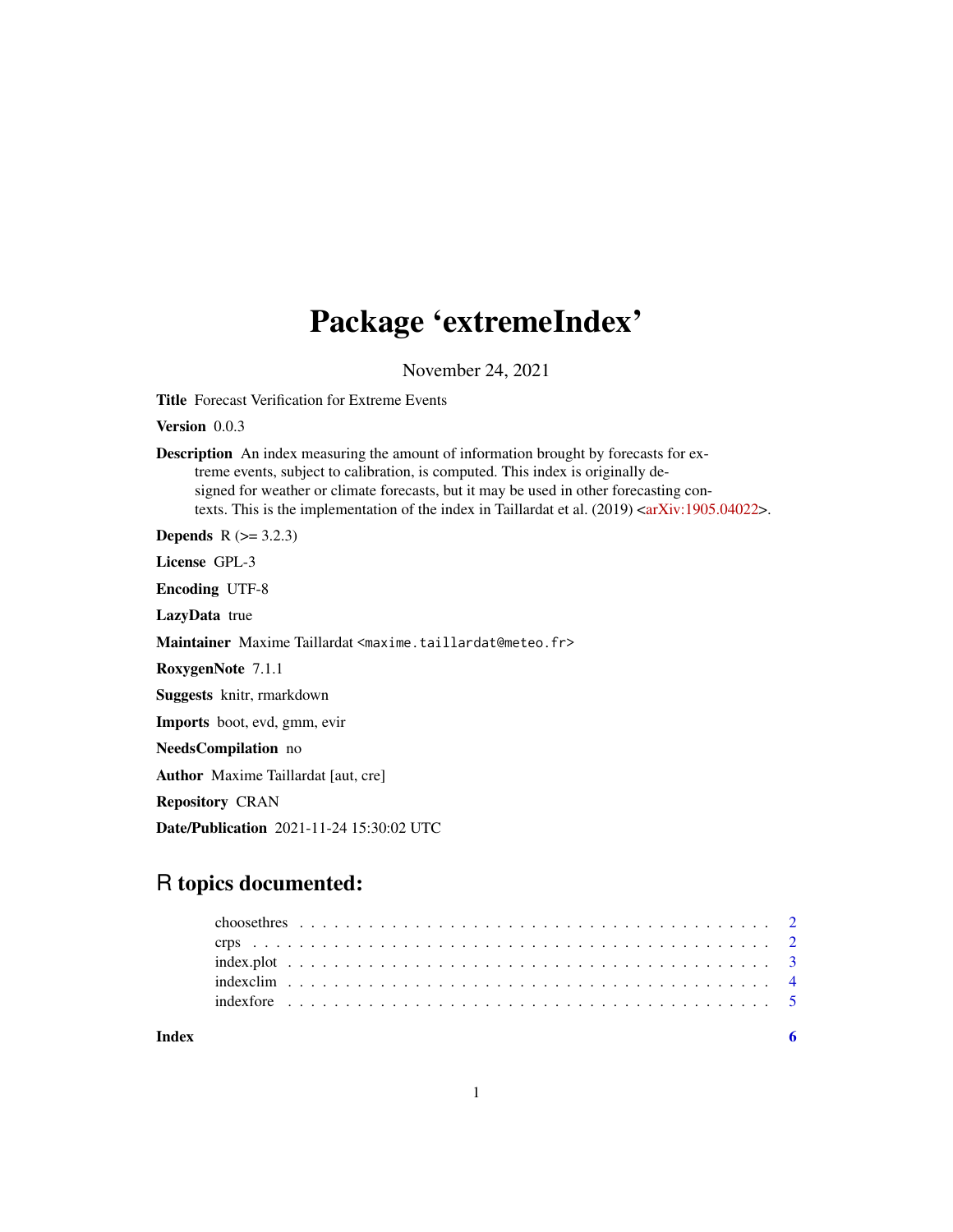<span id="page-1-0"></span>

## Description

Function for heuristically choosing the domain where extreme value theory can be applied

# Usage

```
choosethres(data, thresh, guess = c(1, 0.1), plots = 1:3, R = 200, ncpus = 1)
```
# Arguments

| data   | a numeric vector containing the observation used for verification |
|--------|-------------------------------------------------------------------|
| thresh | vector of thresholds to try                                       |
| guess  | starting values for GPD's sigma and $xi(0 < x < 1)$               |
| plots  | which parameter plots do you want                                 |
| R      | number of bootstrap estimates for confidence intervals            |
| ncpus  | if you want to make bootstrap on several cores                    |

# Value

three plots summarizing the stability of the parameters to threshold. The starting threshold admits kappa=1 and its confidence interval ; according Papastathopoulos & Tawn (2013)

a list with thresholds used, GP parameters and CIs, optimal threshold and xi.

| crps | Observations of 6-h rainfall amount with CRPS values of 3 calibrated |
|------|----------------------------------------------------------------------|
|      | ensemble forecasts for one lead time across France.                  |

# Description

Observations of 6-h rainfall amount with CRPS values of 3 calibrated ensemble forecasts for one lead time across France.

## Usage

crps

# Format

A matrix with 112221 rows and 4 variables:

obs rr6 observations, in mm/6h

crps\_forecastX CRPS values of the forecaster X, in mm/6h ...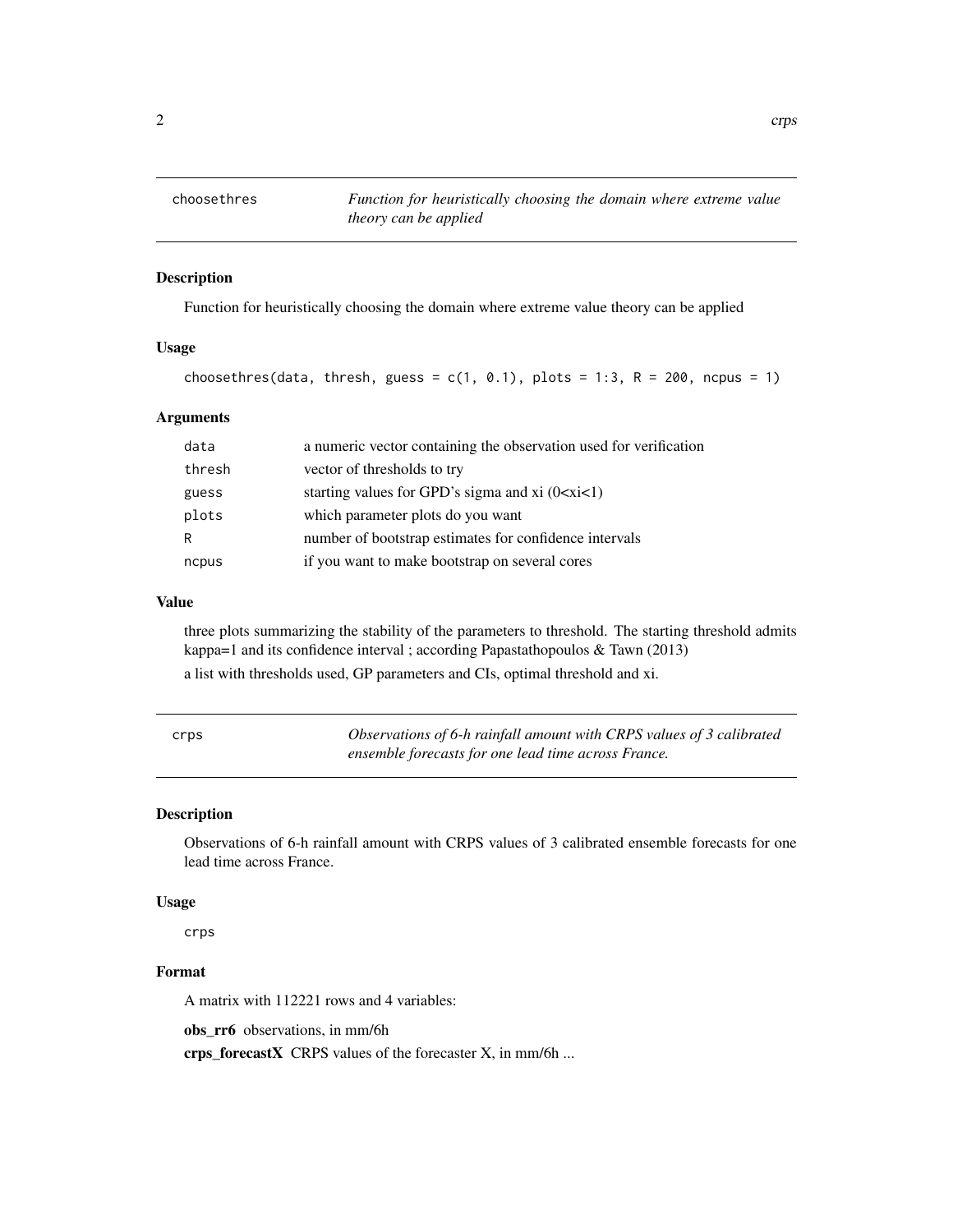#### <span id="page-2-0"></span>index.plot 3

# Source

Maxime Taillardat

| index.plot | Function which plots the index for differents forecasts sharing the |
|------------|---------------------------------------------------------------------|
|            | same observations                                                   |

# Description

Function which plots the index for differents forecasts sharing the same observations

# Usage

```
index.plot(forecasts, col = NULL, leg = NULL, xtype = TRUE, ...)
```
# Arguments

| forecasts  | list of "indexfore" objects, all forecasts must be computed on the same climatol-<br>ogy and thresholds |
|------------|---------------------------------------------------------------------------------------------------------|
| col        | colors of the differents forecasts for the plot                                                         |
| leg        | legend of the plot                                                                                      |
| xtypg      | the x-axis of the plot is quantiles values or orders (TRUE for quantiles)                               |
| $\ddots$ . | other arguments for the plot                                                                            |

# Value

a plot of the indices and a matrix containing the indexes for each threshold/order

# Examples

```
data("crps")
y=crps[1:500,1]
cli=indexclim(y,thresh=seq(3,quantile(y,probs=0.995),length=2),xi=0.2)
frcst=crps[1:500,2]
idf=indexfore(frcst,cli)
frcst=crps[1:500,3]
idf2=indexfore(frcst,cli)
fore=list(idf,idf2)
idxp2=index.plot(fore,col=c("red","blue"),leg=c("forecast 1",
"forecast 2"),main="Index plot")
```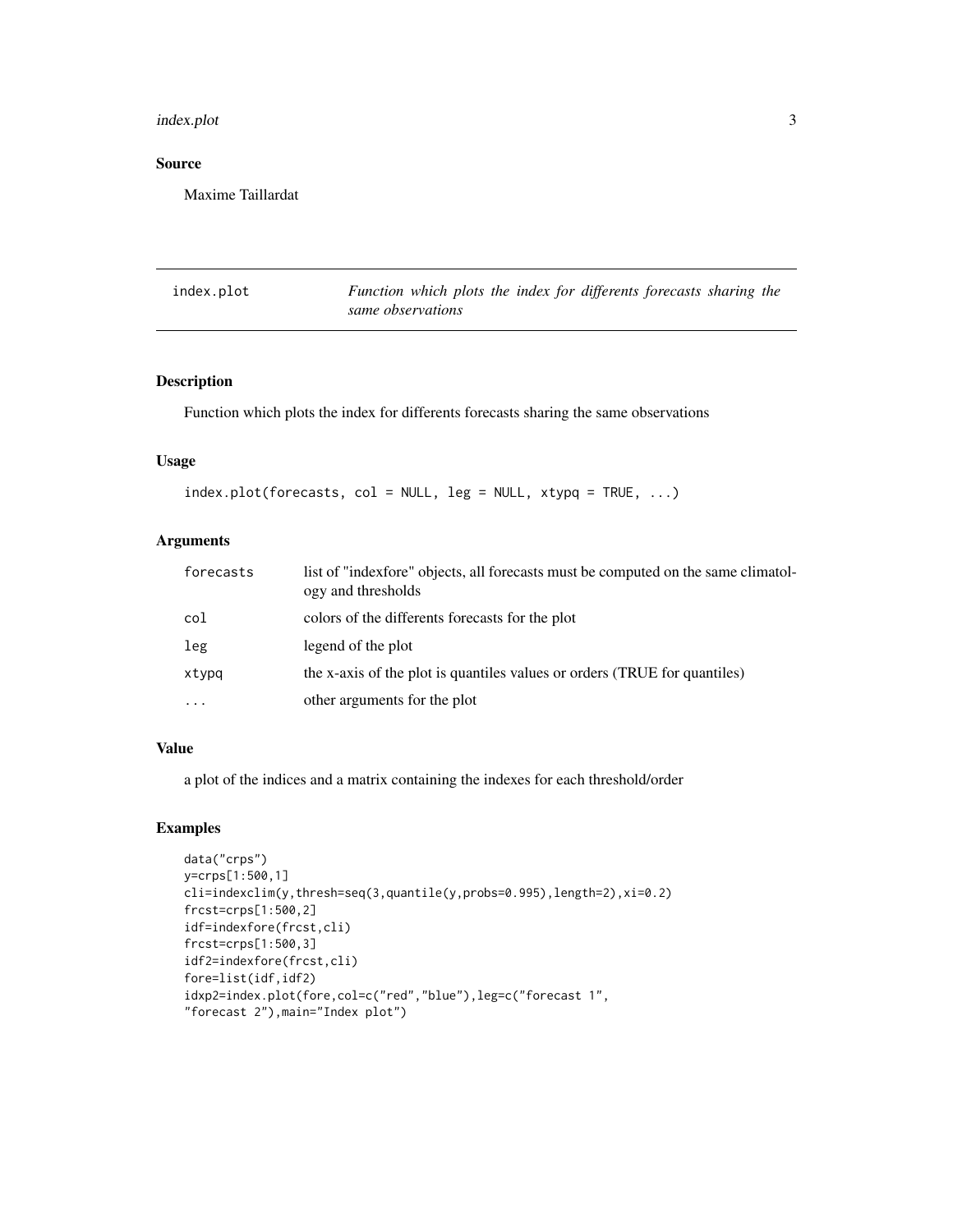<span id="page-3-0"></span>indexclim *Function which computes the index for the climatological CRPS/MAE. You must provide the observations. If you computes climatological CRPS/MAE previously, you can add the corresponding vector*

# Description

Function which computes the index for the climatological CRPS/MAE. You must provide the observations. If you computes climatological CRPS/MAE previously, you can add the corresponding vector

# Usage

```
indexclim(
 y,
 thresh = NULL,score_clim = NULL,
 xi = NULL,score = "crys",estim_xi = FALSE
)
```
# Arguments

| У          | The observations                                                                                                                      |
|------------|---------------------------------------------------------------------------------------------------------------------------------------|
| thresh     | Vector of thresholds where you want to compute the index                                                                              |
| score_clim | If not NULL, must be the time serie of the CRPS/MAE of the climatology. It is<br>recommended to compute CRPS/MAE out of this function |
| хi         | Shape parameter of the GP $(xi > 0)$                                                                                                  |
| score      | A character string indicating if you want to work with CRPS ("crps") or MAE<br>("mae"), by default "crps"                             |
| estim_xi   | If you want xi estimated for each threshold (for numerical reasons for instance)                                                      |

# Value

An indexclim object containing xi, y, the score time serie, the score considered, the index values, and the corresponding quantiles of the observations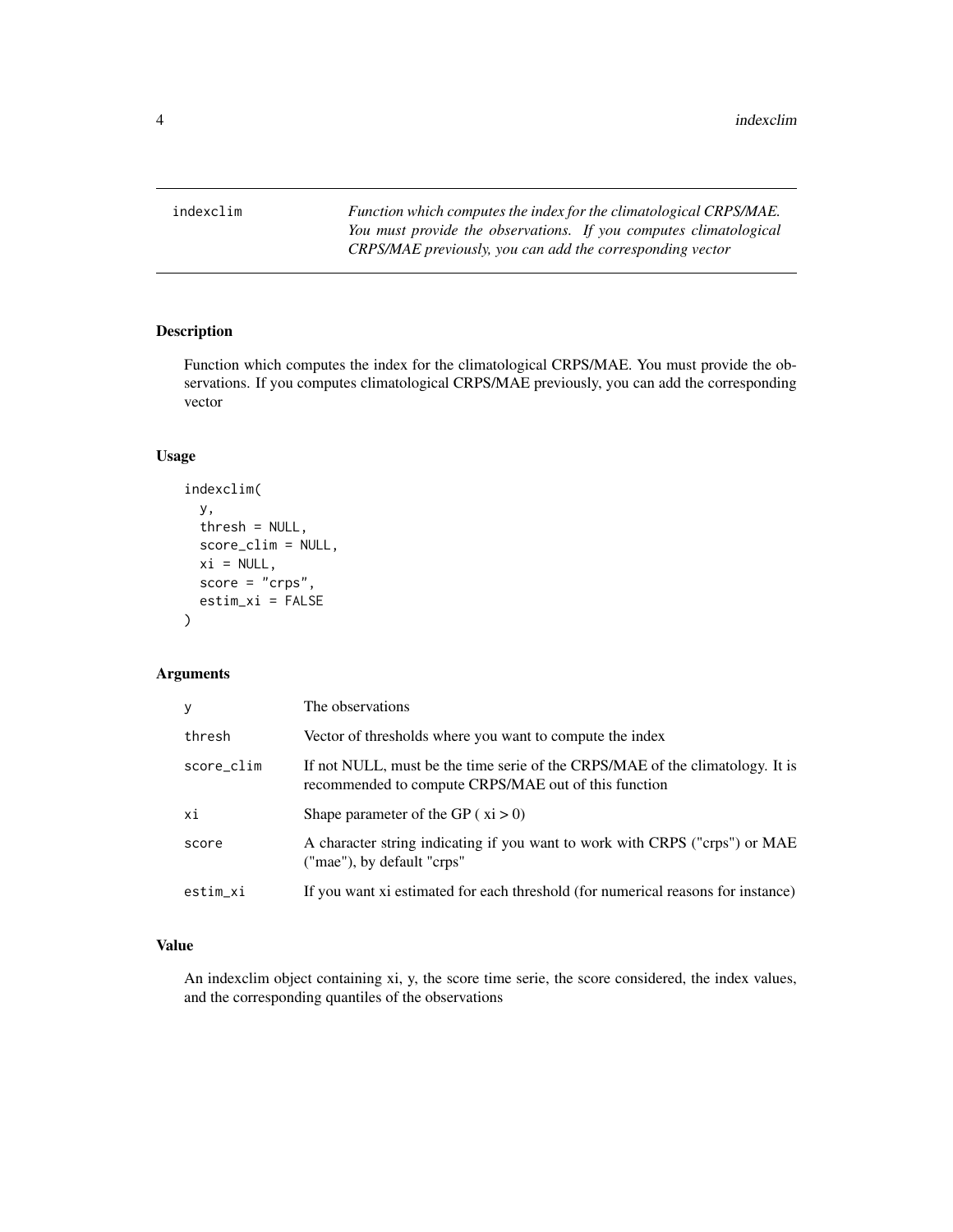<span id="page-4-0"></span>indexfore *Function for computing the index for a forecast system vs. climatological forecast. You must provide an indexclim object.*

# Description

Function for computing the index for a forecast system vs. climatological forecast. You must provide an indexclim object.

# Usage

indexfore(score\_fore, clim)

# Arguments

| score fore | the time serie of the ensemble forecast's CRPS/MAE. Be careful that score fore |
|------------|--------------------------------------------------------------------------------|
|            | is consistent with "score" in indexclim                                        |
| clim       | an indexclim object coming from indexclim                                      |

# Value

an indexfore object with the index computed vs. climatological forecast and the statistic omega2